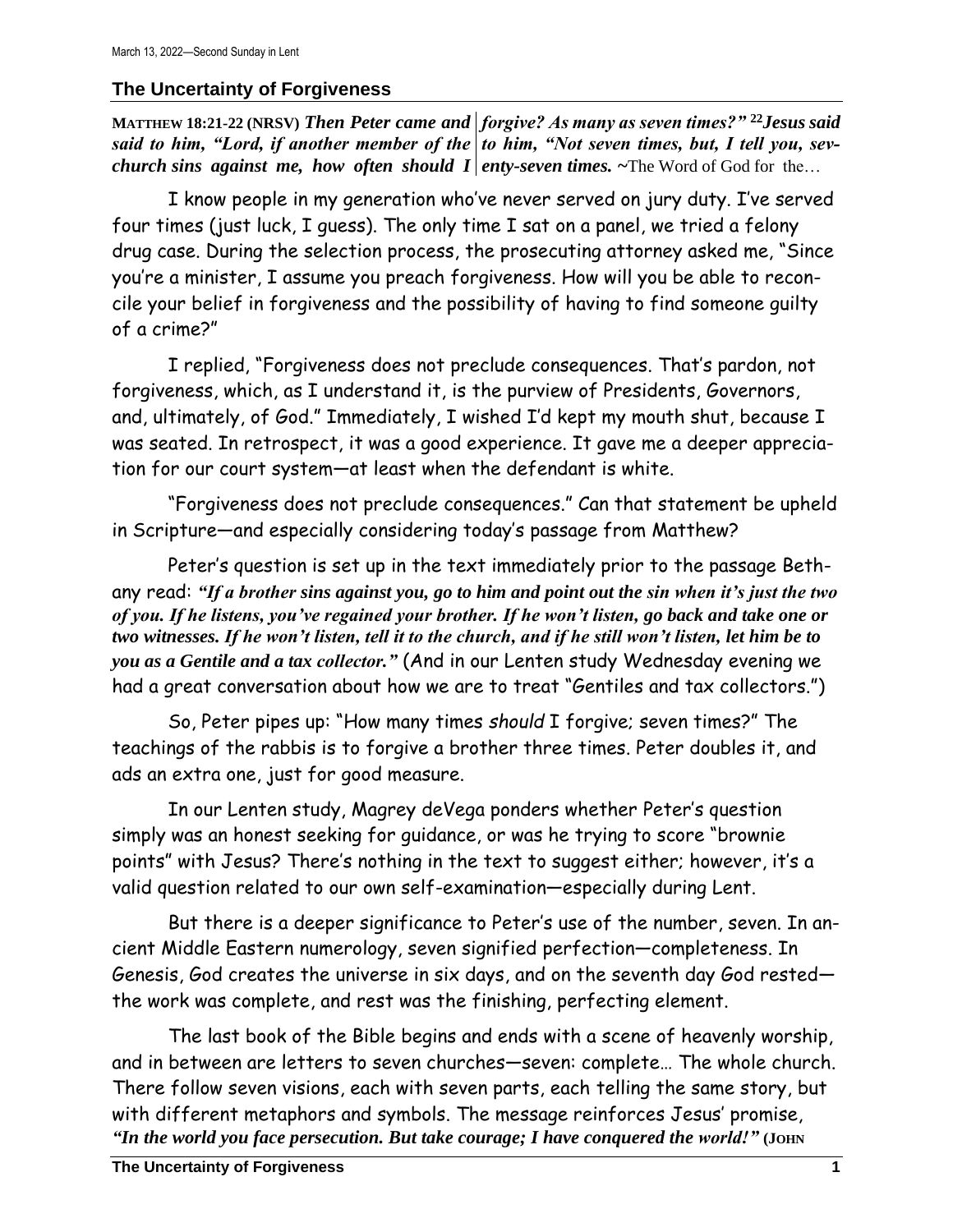**16:33 NRSV)** That message is reinforced seven times.

So, Peter asks, "How many times *should* I forgive; seven times?" And Jesus responds, "Not seven, but 70 X 7!" In numerology, to stack a number is to increase its value exponentially. Daniel's vision in the Hebrew Scriptures involves 70 weeks of years—70 repetitions of 7 days, each day representing a year. The number 6 just shy of seven—represents incompleteness, failure to become or to finish. In Revelation the number is stacked: 666, the mark of the beast—utter, complete, failure to measure up to God's perfection.

"How many times *should* I forgive; seven times?" Several versions say, "How many times *must* I forgive…" and the GNT says, "How many times do I have to forgive…" The syntax clearly suggests limiting forgiveness. We can relate. Forgiveness is hard. "Forgive and forget?" Is that even possible in our litigious culture? Our whole system of justice and fairness is retributive in nature. Is it even desirable to forget? Should we forget 9/11—or the Holocaust—or should we remember, so such atrocities never happen again?

Forgive and forget? Our minds aren't hard drives or thumb drives we can reformat or delete. We *can* choose to push the hurt to the periphery, so it no longer occupies the center of our lives; but that takes time, and the journey is painful. So, yes. We want the number: how many times must I go through that?

And yet, Jesus' reply is the opposite: forgive without limits.

Why forgive, when it really goes against the grain? Forgive the perpetrators of 9/11? Forgive the ethnic cleansing in Kosovo, or Hitler's extermination of six million Jews? Forgive Jeffry Dahmer? Forgive Republicans and Democrats for mucking up our nation with their constant disagreeing about everything? And, I don't know about you, but sometimes the hardest one to forgive is myself.

But here's the thing: if we take the Judeo/Christian Scriptures seriously, forgiveness is not an option. So, why is there such a need for forgiveness? And how do we do it when everything in our culture is vengeance centered?

Let's go back to the number: seven. I don't believe it was about numbers to Jesus. Like the ancient Asian metaphor, the numbers are like "fingers that point to the moon." [Our dog, Ginger.]

For Jesus, the number 7 points beyond itself. It represents completion. Perfection. And Jesus stacks the number: forgive 70 X 7 times—forgive without limits. It reflects the creation of God, perfected with that seventh day of rest.

And then humanity got involved and gummed up the works.

Early in my seminary studies I discovered one consistent theme running throughout the Bible. I called it the "Cycle of Redemption," and it describes the